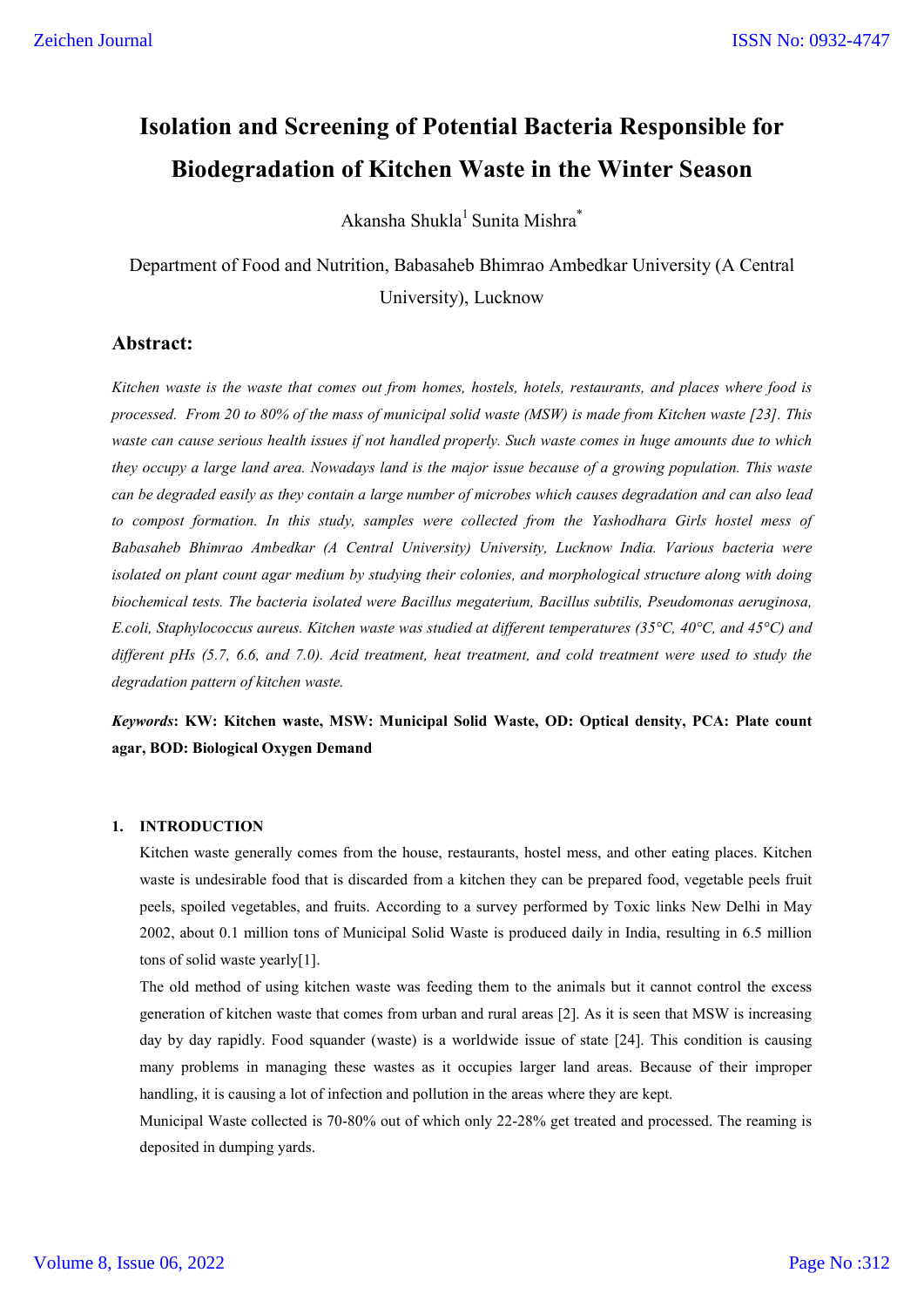Kitchen waste's major portion comes from the kitchen mainly containing vegetable peels, unwanted cooked food, rotten fruits, and vegetables. The environmental load can also b be managed if organic waste material is managed properly. If these wastes are managed properly it can decrease the human health hazards caused by various microbes present in wastes coming from different areas [3]. Due to the high moisture content in kitchen waste, it is very difficult to process [4]. Wastes that come from the kitchen are containing fatty acids, and their esters, amino acids, peptides, and carbohydrates [5,6]. Kitchen waste's major portion comes from the kitchen mainly containing vegetable peels, unwanted cooked food, rotten fruits, and vegetables. The environmental load can also be managed if organic waste material is managed p

Different organic waste can be recycled due to the biodegradable properties of kitchen waste. 95% of kitchen waste is biodegradable and suitable for anaerobic digestion resulting substantial source of organic matter [7].

Microbial growth and their enzymatic reaction are very fast due to moisture present in kitchen waste which helps in metabolizing the waste into simple organic compounds. In the bioconversion of kitchen waste bacteria and fungi play a major role.

Kitchen waste has high moisture content and degrading ability suitable for anaerobic digestion with biogas production [8]. in metabolizing<br>ria and fungi play<br>en waste has high<br>action [8].<br>ption of the cell v

Disruption of the cell wall of food leading to the release of intercellular and cell walls in the medium can be taken up by microorganisms [9].

# **2. MATERIALS AND METHODS**

#### *2.1. Experimental set-up*

Kitchen waste of the winter season was collected from Yashodhara Girls Hostel Mess of Baba Saheb Bhim Rao Ambedkar University Campus Lucknow, India. For one-week kitchen waste was collected in a tustbin whose length, width, and height is  $31 \times 15 \times 12$  Centimetres respectively. Waste is filled in the trustbin in such a way that it is  $70\%$  filled and  $30\%$  free. Degradation of the waste is studied under various parameters. After 25 days the degraded material was taken for microbial study. is is biodegradable and suitable for anaerobic digestion resulting substantial source of o<br>cowth and their enzymatic reaction are very fast due to moisture present in kitchen waste<br>tabolizing the waste into simple organic



Figure 1. In (a) Trust-bin is shown (b) degraded kitchen waste of the winter season is seen.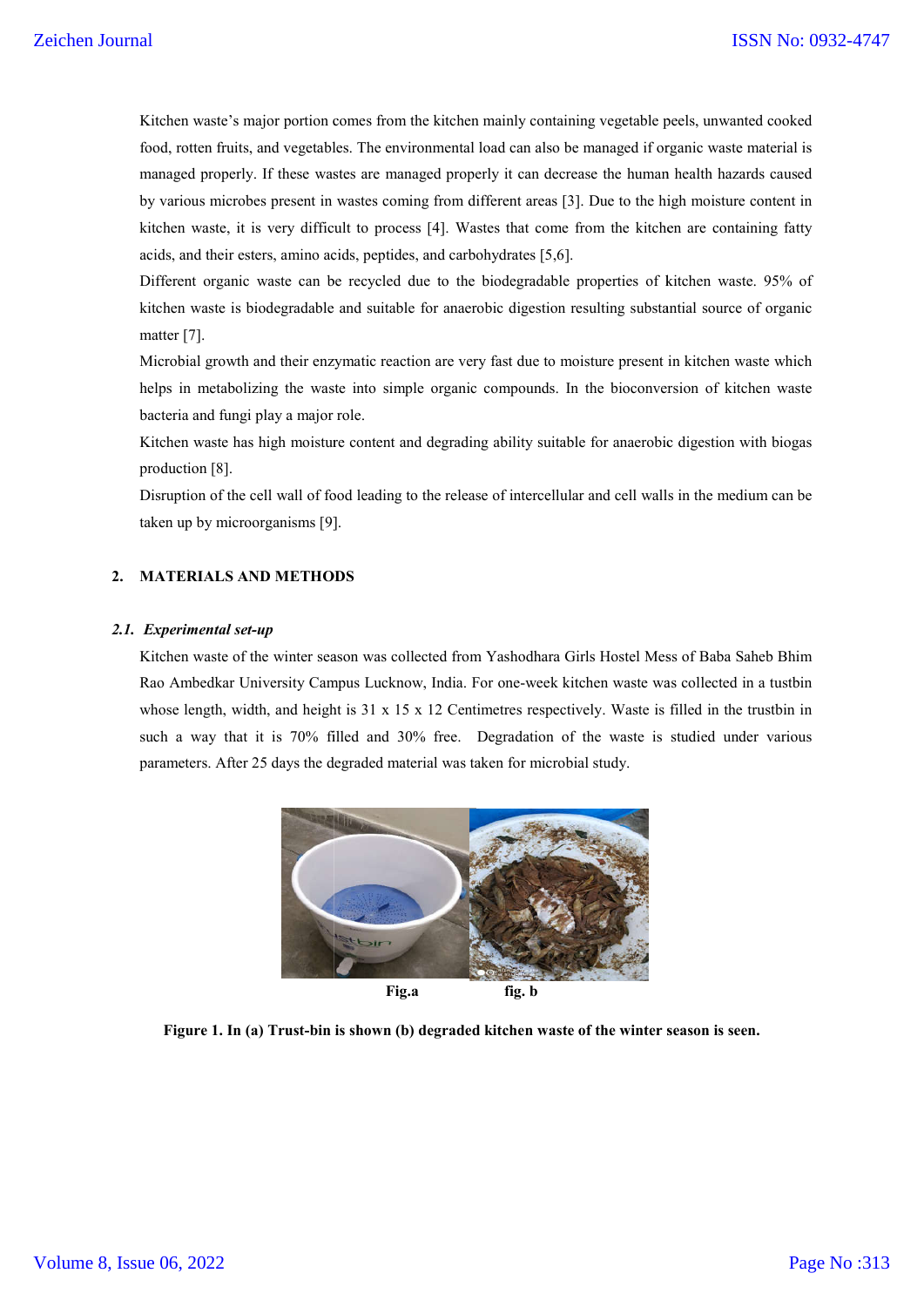## *2.2. Colony-forming unit test*

A colony-forming unit test was first done to know the bacterial count present in the winter season kitchen waste. Serial dilution blanks were marked sequentially from  $10^{-1}$  to  $10^{-8}$ . After dilution streaking was done by the pour plate method. Plate count agar media was prepared and poured on petri-plates under the laminar hood then placed overnight so that if there is any contamination caused while making media can be seen easily. The next day after serial dilution streaking was done by pouring 20µl on PCA plates. The Petriplates were placed on a BOD incubator for 24hours. The colony formed of plates was counted with the help of a hemocytometer.



**Fig 2 showing serial dilution of kitchen waste leachant**



**fig. a fig. b Fig.3(a) colony seen after spreading on bacteria at 10-7 dilution and (b) secondary culture of bacteria after streaking**

### *2.3. Potential Biodegrading Bacteria Isolation*

Bacterial samples were spread on a plate count agar medium. Plates were placed in a BOD incubator at 37°C for 24hrs. After 24 hours of incubation mixed growth of the colony was seen on Petri-plates. Secondary culture of bacteria was done to get the pure culture of bacteria on plate count agar medium. Incubated pure culture at 37°C.

## *2.4. Identification of isolated bacteria*

Isolated bacteria were identified on the basis of colony morphology, shape, surface pigmentation, size, and surface on plate count agar medium. Gram staining and spore staining had been performed to analyze the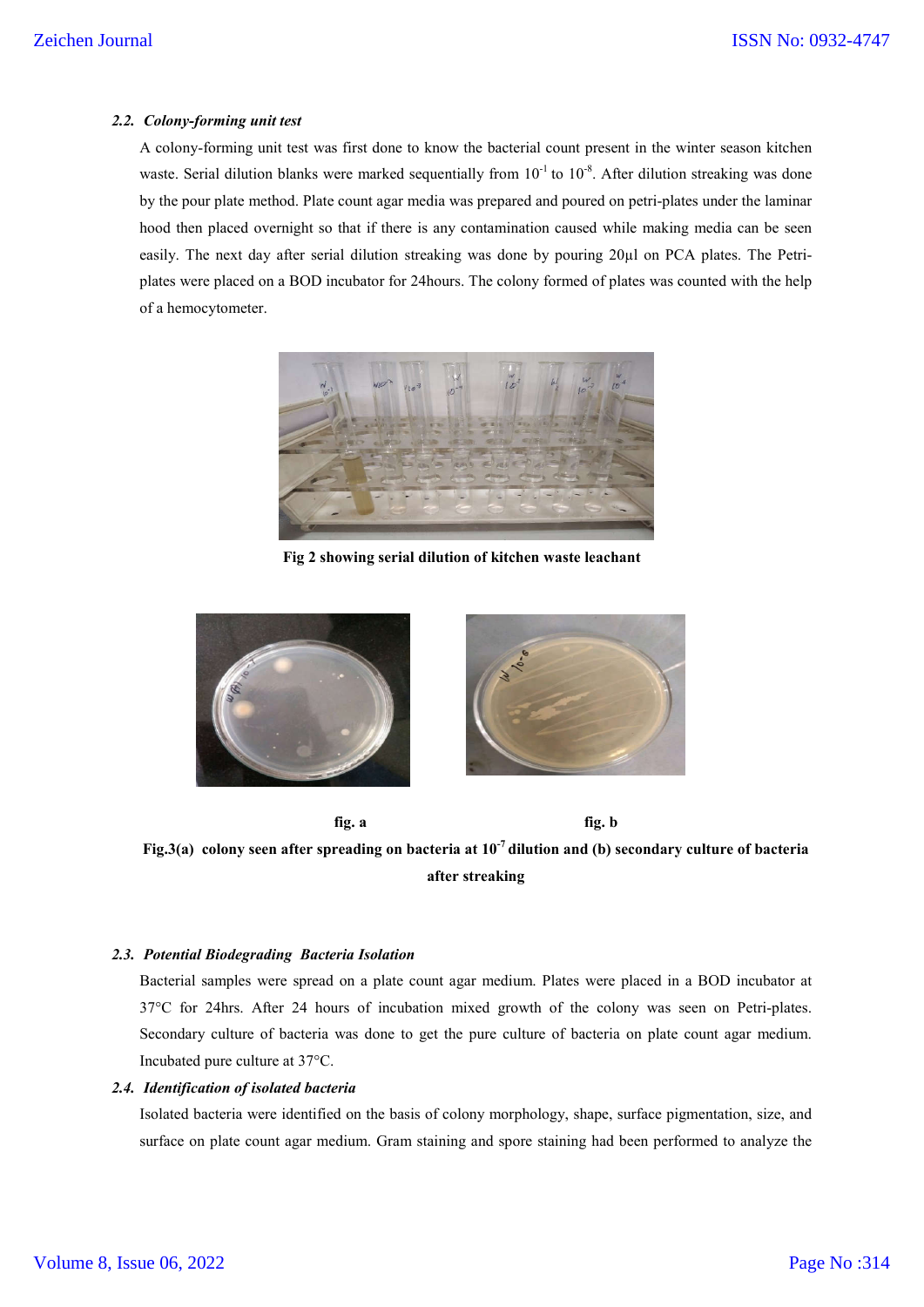shape, spore-producing bacteria, and cell arrangement. Under a microscope morphology of bacteria was seen with the help of gram staining [10].



**Fig. 5 microscopic view of bacteria after gram staining**

## *2.5. Metabolic characteristic Determination*

Isolates were streaked on different mediums to determine the metabolic characteristic of bacteria to degrade food waste. Media like Skim milk agar, MacConkey agar, cellulose Congo red agar, and starch agar were used to identify the enzymatic property of bacteria are protease & lipase, enteric lactose fermenting bacteria, cellulose, and amylase producers, respectively. Plates were incubated in BOD incubator at 30°C for 2 days. Zone clearing was observed around each bacterial isolate. Flooded the plates with iodine for starch agar to get the zone clearing around bacterial isolates.

#### *2.6. Screening of Cellulose-Degrading Bacteria*

Congo red dilution assay was used to check the cellulose-degrading ability of bacterial isolates. LB medium plate containing1% CMC with a few drops of Congo red dye solution had been taken to streak the bacterial isolates [11].

# *2.7. Formation Of Consortia*

The nutrient broth was taken in tested to inoculate the isolated bacteria. The nutrient broth was kept for 3 days at 37°C with the addition of 0.1% starch, cellulose, and casein consortia were made. The optical density of the broth was measured using a spectrophotometer at 600nm. *Bacillus* strains and *Pseudomonas* were selected for consortium [12].

# *2.8. Kitchen Waste Treatment*

Autoclaved kitchen waste of winter was subjected to the following treatment.

## *2.8.1. Acid Treatment*

500g of raw kitchen waste of winter season was taken and mixed with HCl (10N) at room temperature (18  $\pm$  2°C) until pH 2, checked the value after 24 hrs. Raw waste mixed with HCl and pH were measured in different spots of containers [13].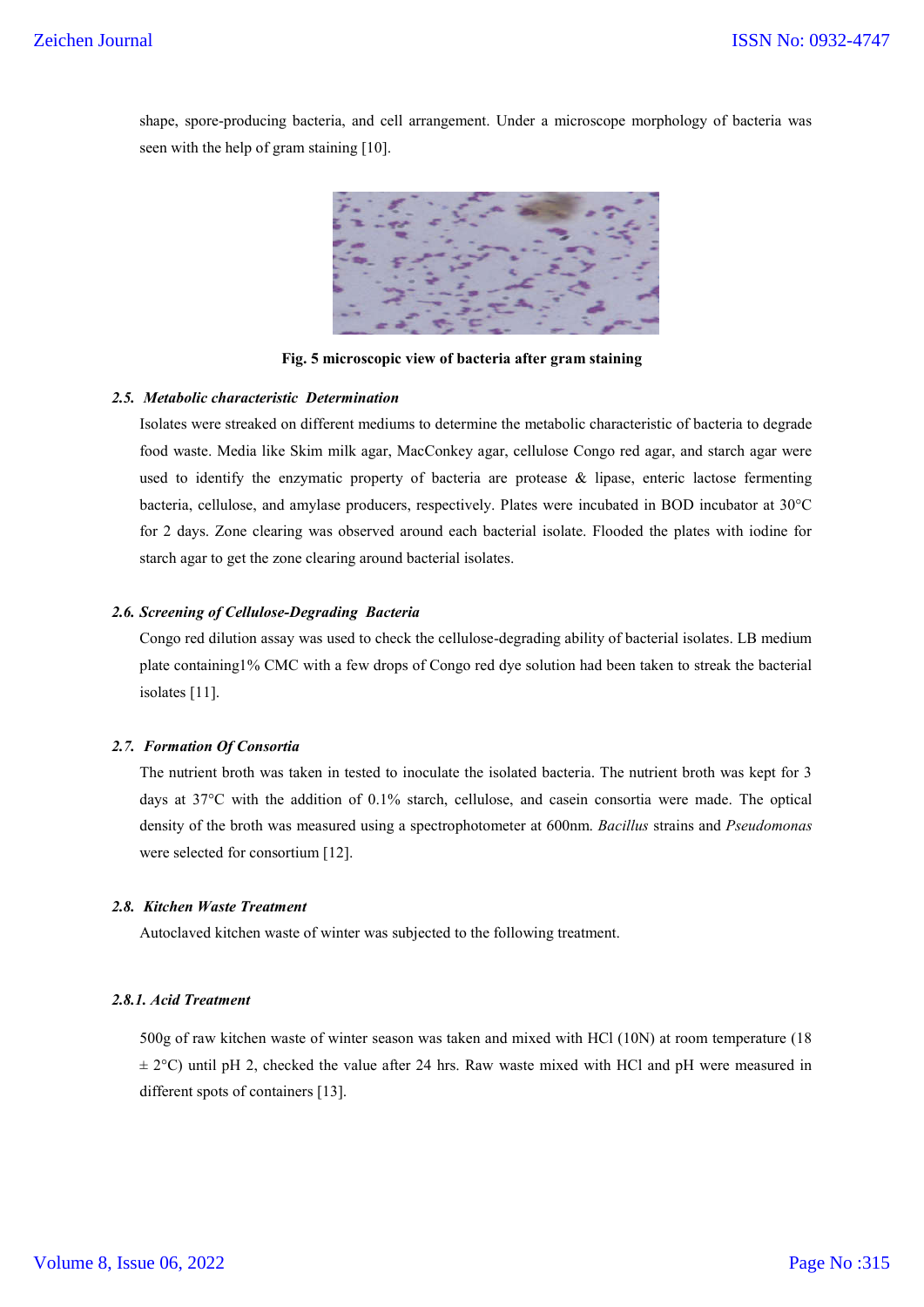## *2.8.2. Heat Treatment*

500gm of raw kitchen waste of the winter season was autoclaved at 121°C at 15 psi following operational cycle: 30 min. pre-heating at 121°C + 30 min. autoclaving at 121°C 15 psi +30 min. cooling to room temperature  $(18 \pm 2^{\circ}\text{C})$ [13].

#### *2.8.3. Cold Treatment*

500g of raw kitchen waste of the winter season was kept at -4°C in an ultra-low temperature freezer. After 24 hours, the frozen winter season kitchen waste was gradually placed in a hot oven at 55±2°C for 30 minutes.

#### *2.9. Optimization Of pH And Temperature*

The kitchen waste of the winter season was analyzed at different pH ranges (5.7, 6.5, and 7.5) with respective different temperatures (37°C, 40°C, and 45°C). Degradation of kitchen waste is observed based on color, change in texture, physical appearance, and odor. Pre-treated kitchen waste was mixed with 5ml consortia solution to pH optimization of pH and temperature.

# **3. Results**

Various bacterial colonies were analyzed on a plate count agar medium. Afterward, their gram staining was done along with some biochemical tests. Five different bacteria were isolated from the kitchen waste one from the *Pseudomonas* genus, two from the Bacillus genus and two from Enterobacteriaceae. Zone clearance on Congo red dilution assay was observed showed the presence of *Pseudomonas.* Bacillus species showed positivity towards the casein (protein) hydrolysis, starch hydrolysis.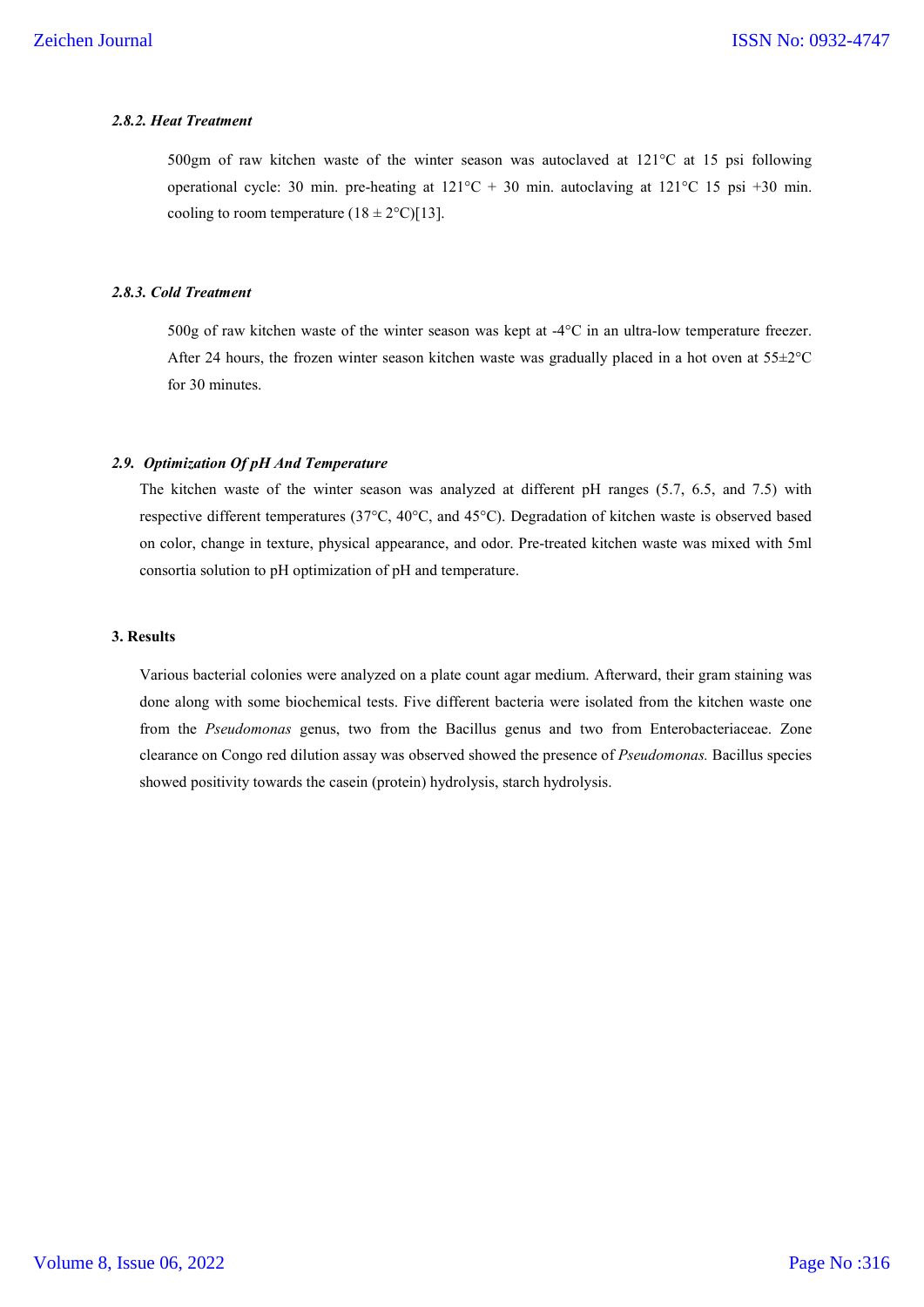# **TABLE 1**

# **PHYSIOLOGICAL AND BIOCHEMICAL CHARACTERIZATION OF STRAIN**

| Isolates | Morphology  | Amylase | Protease | Cellulase | Lipase | Bacteria                      |
|----------|-------------|---------|----------|-----------|--------|-------------------------------|
|          |             |         |          |           |        |                               |
| Iso 1    | $(+)$ rods  | $+ve$   | $+ve$    | $-ve$     | -ve    | <b>Bacillus</b> subtilis      |
| Iso 2    | $(+)$ cocci | -ve     | $-ve$    | -ve       | $-ve$  | Staphylococcus<br>aureus      |
| Iso 3    | $(-)$ rods  | $+ve$   | $+ve$    | $+ve$     | -ve    | Pseudomonas<br>aeruginosa     |
| Iso 4    | $(+)$ rods  | $+ve$   | $+ve$    | -ve       | -ve    | <b>Bacillus</b><br>megaterium |
| Iso 5    | $(-)$ cocci | $-ve$   | $-ve$    | $-ve$     | $-ve$  | E.coli                        |

# **TABLE 2**

# **The optical density of incubated bacterial isolates**

| <b>Days</b>      | <b>Sample</b> | <b>Sample</b>    | <b>Sample</b> | <b>Sample</b> | <b>Sample</b> | Control |
|------------------|---------------|------------------|---------------|---------------|---------------|---------|
|                  | 1             | $\boldsymbol{2}$ | 3             | 4             | 5             |         |
|                  |               |                  |               |               |               |         |
|                  |               |                  |               |               |               |         |
| 1                | 0.092         | 0.96             | 0.128         | 0.077         | 0.059         | 0.006   |
|                  |               |                  |               |               |               |         |
| $\boldsymbol{2}$ | 1.159         | 0.947            | 1.085         | 0.804         | 1.013         | 0.008   |
|                  |               |                  |               |               |               |         |
| $\mathbf{3}$     | 1.128         | 0.040            | 0.03          | 0.058         | 0.068         | 0.008   |
|                  |               |                  |               |               |               |         |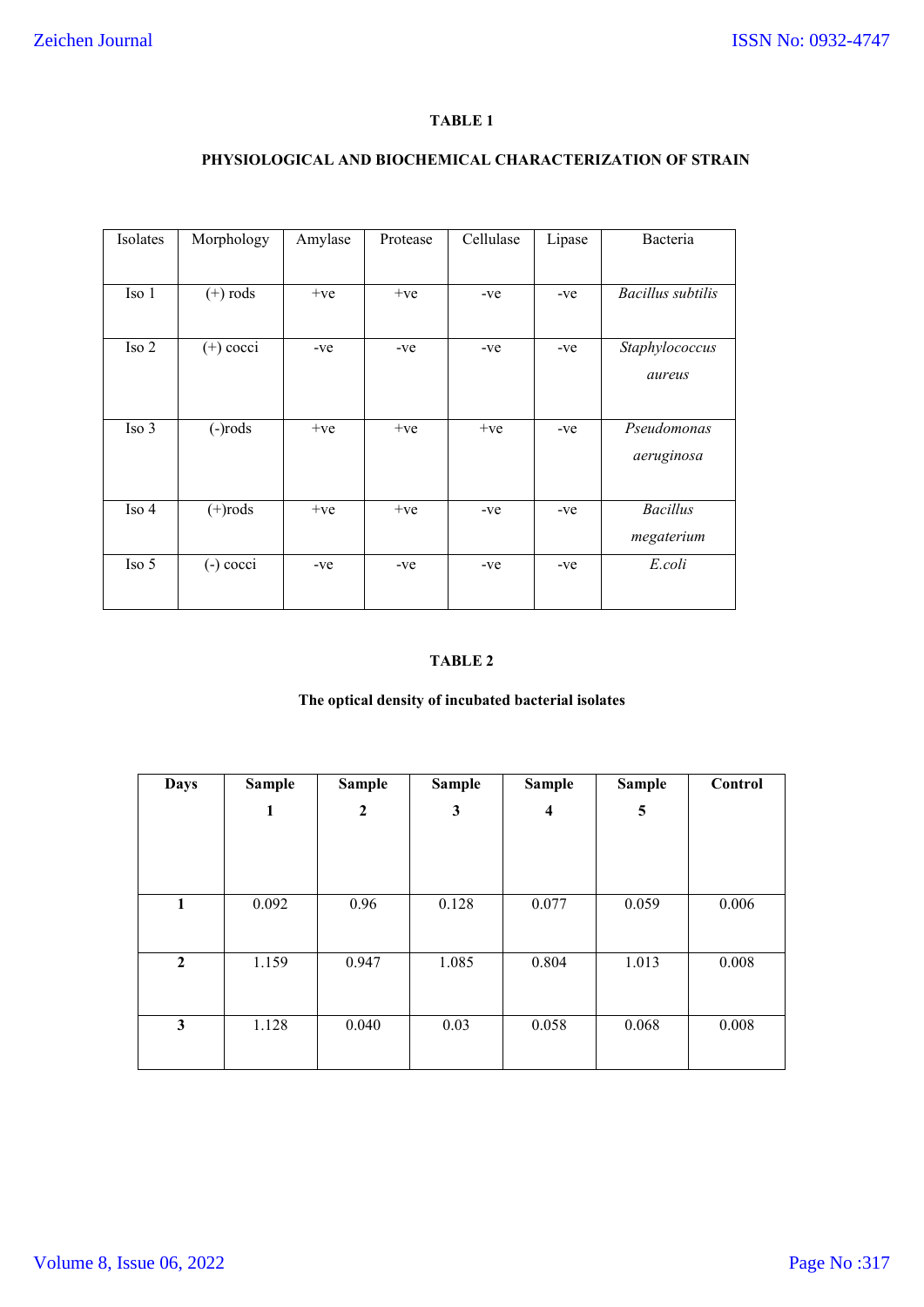The optical density of the sample increased rapidly in 48 hours. A sudden decrease in optical density was seen after 72 hours of bacteria died. OD was measured by spectrophotometer of all the species which were isolated for 3 days. Those bacteria were selected for the consortium and revealed the enzymatic property of bacteria which helps them to degrade the organic matter with enzymes namely amylase, cellulose, and casease. is y of the sample increased rapidly in 48 hours. A sudden decrease in optical density was seen<br>bacteria died. OD was measured by spectrophotometer of all the species which were isolated<br>beacteria were selected for the con

Kitchen waste was undergone in various treatment like heat, cold and acid treatment. A reduction in the weight of kitchen waste was observed in these above mention treatments. 62g, 103.8g, and 4g was measured by heat, cold and acid treatment respectively in 24 hours. 3 days. Those bacteria were selected for the consortium and revealed the enzymatic property of ich helps them to degrade the organic matter with enzymes namely amylase, cellulose, and casease.<br>
tchen waste was undergone in



**Fig. 6 Weight decreased in kitchen waste at 45°C after 24 hours of heat treatment**

**Fig. 7 Weight reduction in kitchen waste at 37°C after 24 hours of acid treatment**

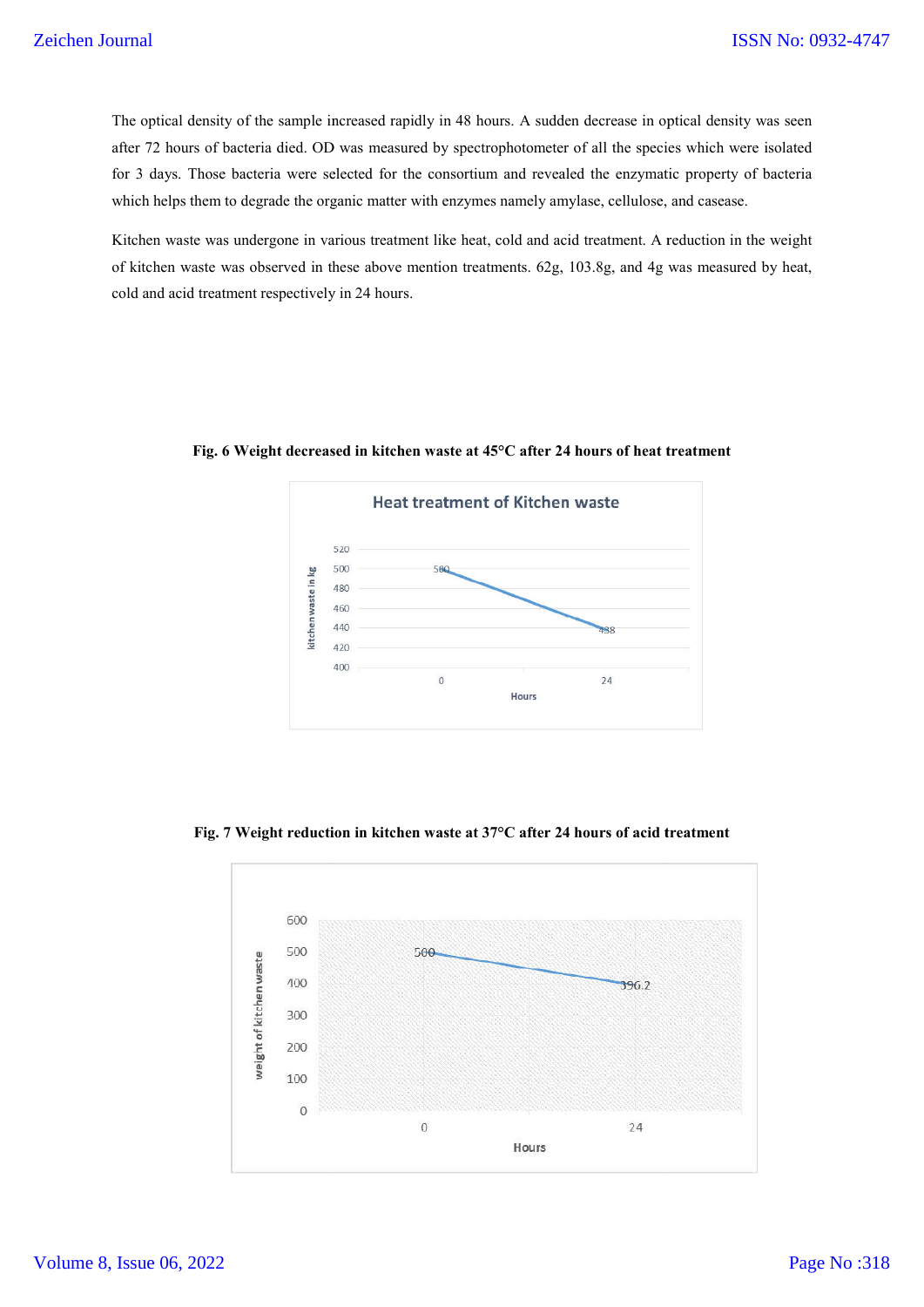

#### **Fig. 8 Weight reduction after freeze method at -4 °C within 24 hours**

# **4. DISCUSSION**

This study is concerned with the Isolation and screening of potential bacteria responsible for the biodegradation of kitchen waste in the winter season. The comparison was made between different isolates and their ability to degrade the winter season kitchen waste, and various effects of heat, cold and acid treatment on kitchen waste were also observed. The optical density of the consortia was observed and pH optimization was also done. study is concerned with the Isolation and screening of potential bacteria responsible for the gradation of kitchen waste in the winter season. The comparison was made between different isolates eir ability to degrade the w

Plate count media was preapared for 8 petriplates and poured in them under laminar air flow. Left overnight under the laminar hood to know if there is any contamination in media or not. Serial dilution of the kitchen waste was done by taking 9ml distilled water in 8 test tubes. Then 1ml of the liquid in kitchen waste was mixed with the help of a micropipette in 1 test tube having 9 ml distilled water then 1ml sample was taken from the first test tube following the other 7 test tubes. 20  $\mu$ l of the 10<sup>-1</sup> dilution sample was taken with the help of a micropipette under the laminar hood and spread with the spreader. This process is done till  $10^{-8}$ dilutions. Petri plates were placed in the BOD incubator for hours to see the colonies of the bacteria present in kitchen waste during winter season. Colonies were seen and counted after 24 hours. Then secondary culture of the bacteria was done by streaking single colony on plate count agar and again media was placed in a BOD incubator for 24 hours. The pure culture for the bacteria was obtained. Characterization of the isolated strain was performed on the basis of morphology, colony, and biochemical tests as described by Sahaet al. [14]. Investigated parameters were colony characteristic, shape, spore, gram staining mortality test, urease, and catalase production. Isolates of *Bacillus* for different species were identified by performing gram staining, spore staining, catalase, starch hydrolysis, and MR test. Species of the Bacillus family have thick peptidoglycan layer around them, catalase and amylase enzymes. According to Logan and Berkeley, some strains of bacilli were variable for MR tests [15]. mixed with the help of a micropipette in 1 test tube having 9 ml distilled water then 1ml sample was taken from the first test tube following the other 7 test tubes. 20  $\mu$ l of the 10<sup>-1</sup> dilution sample was taken with t s. Petri plates were placed in the BOD incubator for hours to see the colonies of the bacteria present<br>en waste during winter season. Colonies were seen and counted after 24 hours. Then secondary<br>of the bacteria was done b ISSN No: 0932-4747<br>
eria responsible for the<br>
eria responsible for the<br>
etween different isolates<br>
so f heat, cold and acid<br>
tia was observed and pH<br>
r air flow. Left overnight<br>
al dilution of the kitchen<br>
uid in kitchen

Indole, oxide anand d sugar fermentation, MR, VP, citrate tests were done for enteric isolates. William et.al. [16] all the biochemical tests were performed, which represent the different bacteria at genus and species levels belonging to Enterobacteriaceae.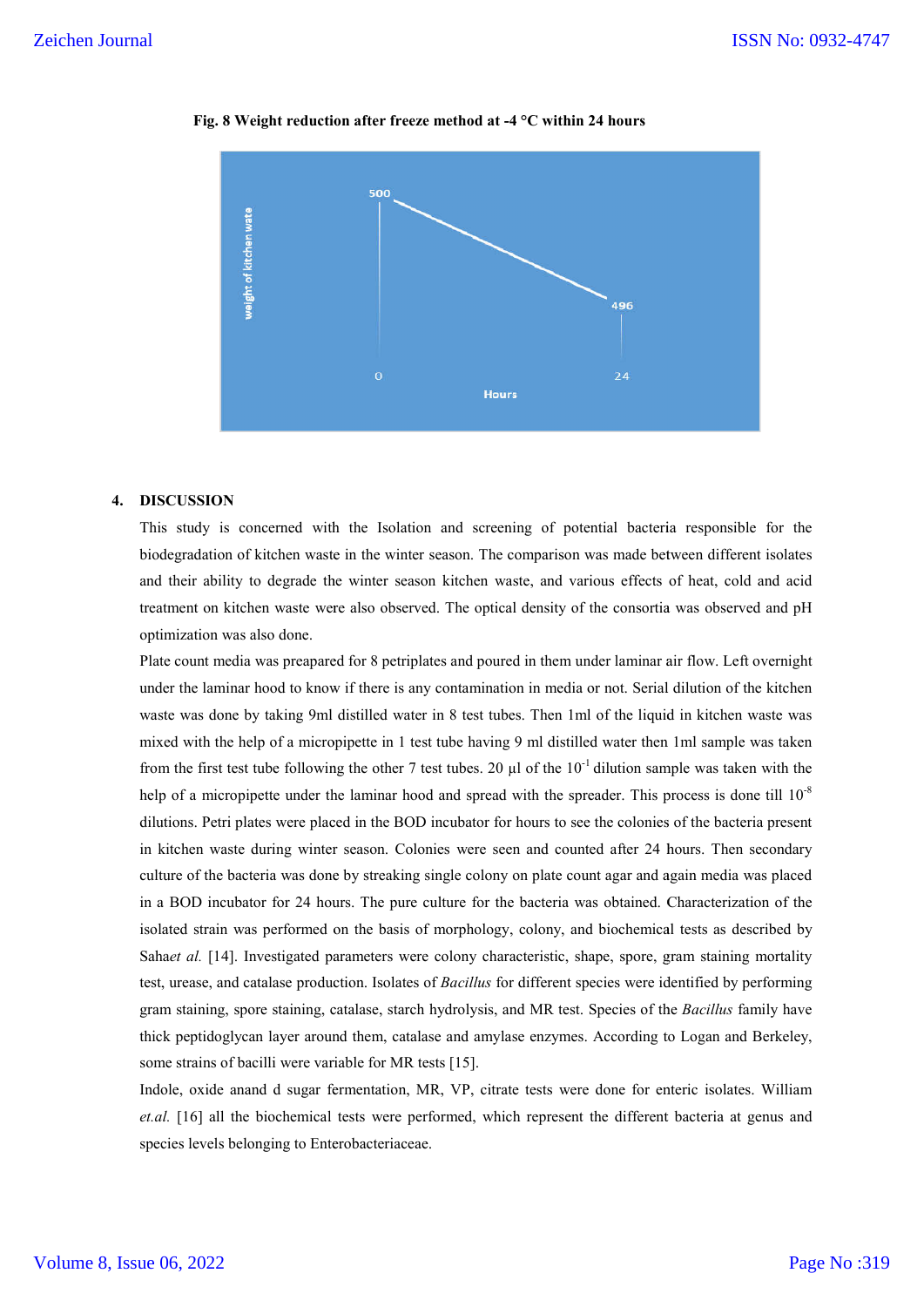Various media like starch agar, skim milk agar and Congo red agar medium were used to check the ability of isolates to biodegrade zone clearance around the bacterial growth was seen. An alpha-amylase enzyme is secreted by *Bacillus* species which hydrolyses starch into simpler compounds that can be consumed by bacteria easily. *Pseudomonas aeruginosa* secretes casease enzyme which degrades casein protein showing proteolytic activity along with cellulase degradation into glucose by cellulase enzyme when on skim milk agar and Congo red agar medium respectively. When casein protein is hydrolyzed it results in a halo formation around the growth. Results were found by that of Usha*et al.* [17] and Behera*et al.* [18]. Usha*et al.* [17] performed the screening of Bacillus, Pseudomonas, and Streptomyces sp. by observing the clear zone around the colonies due to enzyme secretion after 15-20 days of incubation. The degrading ability of bacteria showed similarity during the incubation period which caused disagreement with that of Usha*et al.*  [17] as a result after two days of the incubation period. The cellulos degrading ability of *Pseudomonas sp.*  was mentioned by Behera*et al.* [18]. Due to various enzyme production zone clearance was observed on Congo red agar medium.

Isolated bacteria was inoculated in the nutrient agar broth for bacterial consortium. Nutrient broth was incubated for 3 days at 37°C for 24 hours by adopting the method of Sarkar *et al.* [12]. Optical density was measured after different intervals of times i.e. 24 hours, 48 hours, and 72 hours. The bacterial growth curve was observed clearly as after 24 and 48 hours bacterial density increased the after 72 hours it decreased rapidly. As incubation time increase bacterial growth decrease because of a lack of nutrient and oxygen for aerobic bacteria.

Treatments like heat, cold, and acid treatment prior to consortia addition, aimed to enhance biodegradation. 62 g, 103.8 g, and 4 g reduction in kitchen waste out of 500 g weight was measured by heat, acid, cold method respectively in 24 hours. The disintegration of cell membrane, solubility, and biodegration in cell is seen due to thermal treatment as described by Bien *et al.* [19]. Due freezing the cell disruption in intracellular ice crystals formation causing damage of cell membrane, but not complete destruction as explained by Stabnikov*et al.* [20]. High degradation is seen acid treatment as compared to thermal and cold treatment without consortium. pH of the medium decrease when acid is added and high level of undissociated acid damage macromolecules [21]. Polymers convert into monomers or oligomers due to acid pre-treatment which increases the digestion rate of microbes [22].

# **5. CONCLUSION**

Present study showed that various microbes are present in the kitchen waste of winter season which leads its decomposition. With colony-forming unit and doing secondary culture of those microbes pure culture of bacteria present in it can be observed. Various biochemical tests can help to know the morphology and nature of microbes. The environment also plays a major role in the weight reduction of kitchen waste was seen by doing heat, cold, and acid pre-treatment.

## **6. ACKNOWLEDGEMENT**

The author wishes to thank Babasaheb Bhimrao Ambedkar University (A Central University), Lucknow, and Prof. Sunita Mishra Head of the Department of Food and Nutrition under whom guidance research paper has been written.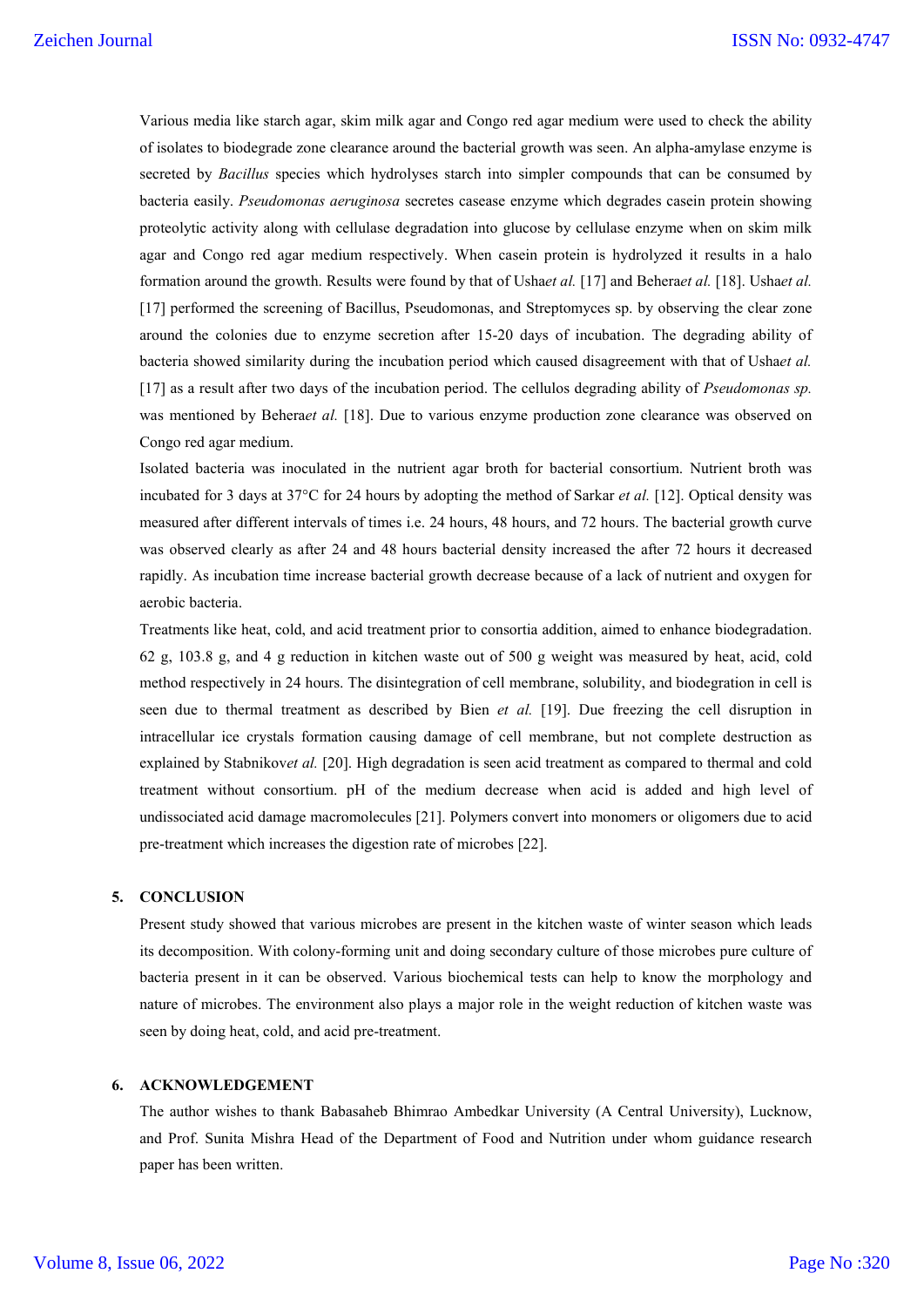#### **REFERENCES**

- 1. Bord na Mona. Compost testing and analysis Service interpretation of results, available from Bord na Mona, Newbridge, Co. Kildare, 2003.
- 2. W. Charles, L. Walker, and C.R Ruwisch, "Effect of pre-aeration and inoculum on the startup of batch thermophilic anaerobic digestion of municipal solid waste," *Bioresource Technology*, vol. 100, no. 8, pp.2329-2335, Apr.2009.
- 3. Khalid A, Arshad M, Anjum M, Mahmood T, Dawson L. The anaerobic digestion of solid organic waste. Waste management. 2011 Aug 1;31(8):1737-44.
- 4. Kuo, Wen-Chien, and Kae-Yiin Cheng. "Use of respirometer in evaluation of process and toxicity of thermophilic anaerobic digestion for treating kitchen waste." *Bioresource technology* 98, no. 9 (2007): 1805-1811
- 5. Braun, R., E. Brachtl, and M. Grasmug. "Codigestion of proteinaceous industrial waste." *Applied biochemistry and biotechnology* 109, no. 1 (2003): 139-153.
- 6. Amaral, A. L., M. A. Pereira, M. Da Motta, M‐N. Pons, M. Mota, E. C. Ferreira, and M. M. Alves. "Development of image analysis techniques as a tool to detect and quantify morphological changes in anaerobic sludge: II. Application to a granule deterioration process triggered by contact with oleic acid." *Biotechnology and bioengineering* 87, no. 2 (2004): 194-199.
- 7. S. Jayalakshmi, V. Sukumaran, and K. Joseph, "Hydrogen production from kitchen waste using heattreated anaerobic biogas plant slurry," *Proc. International Conf. Sustainable Solid Management*, Sep. 2007, pp. 365-362.
- 8. Heo, Nam Hyo, Soon Chul Park, and Ho Kang. "Effects of mixture ratio and hydraulic retention time on single-stage anaerobic co-digestion of food waste and waste activated sludge." *Journal of Environmental Science and Health, Part A* 39, no. 7 (2004): 1739-1756.
- 9. Bien, January B., Grzegorz Malina, Jurand D. Bien, and Lidia Wolny. "Enhancing anaerobic fermentation of sewage sludge for increasing biogas generation." *Journal of Environmental Science and Health, Part A* 39, no. 4 (2004): 939-949.
- 10. Cruikshank, J. G., A. H. Gawler, and C. Shaldon. "Oerskovia species: rare opportunistic pathogens (Plate XLI)." *Journal of Medical Microbiology* 12, no. 4 (1979): 513-515.
- 11. Maier, Raina M., and Terry J. Gentry. "Microorganisms and organic pollutants." In *Environmental microbiology*, pp. 377-413. Academic Press, 2015.
- 12. Sarkar, Payel, Mukesh Meghvanshi, and Rajni Singh. "Microbial Consortium: A New Approach in EffectiveDegradation of Organic Kitchen Wastes." *International Journal of Environmental Science and Development* 2, no. 3 (2011): 170.
- 13. Ma, Jingxing, Thu Hang Duong, Marianne Smits, Willy Verstraete, and Marta Carballa. "Enhanced biomethanation of kitchen waste by different pre-treatments." *Bioresource technology* 102, no. 2 (2011): 592-599.